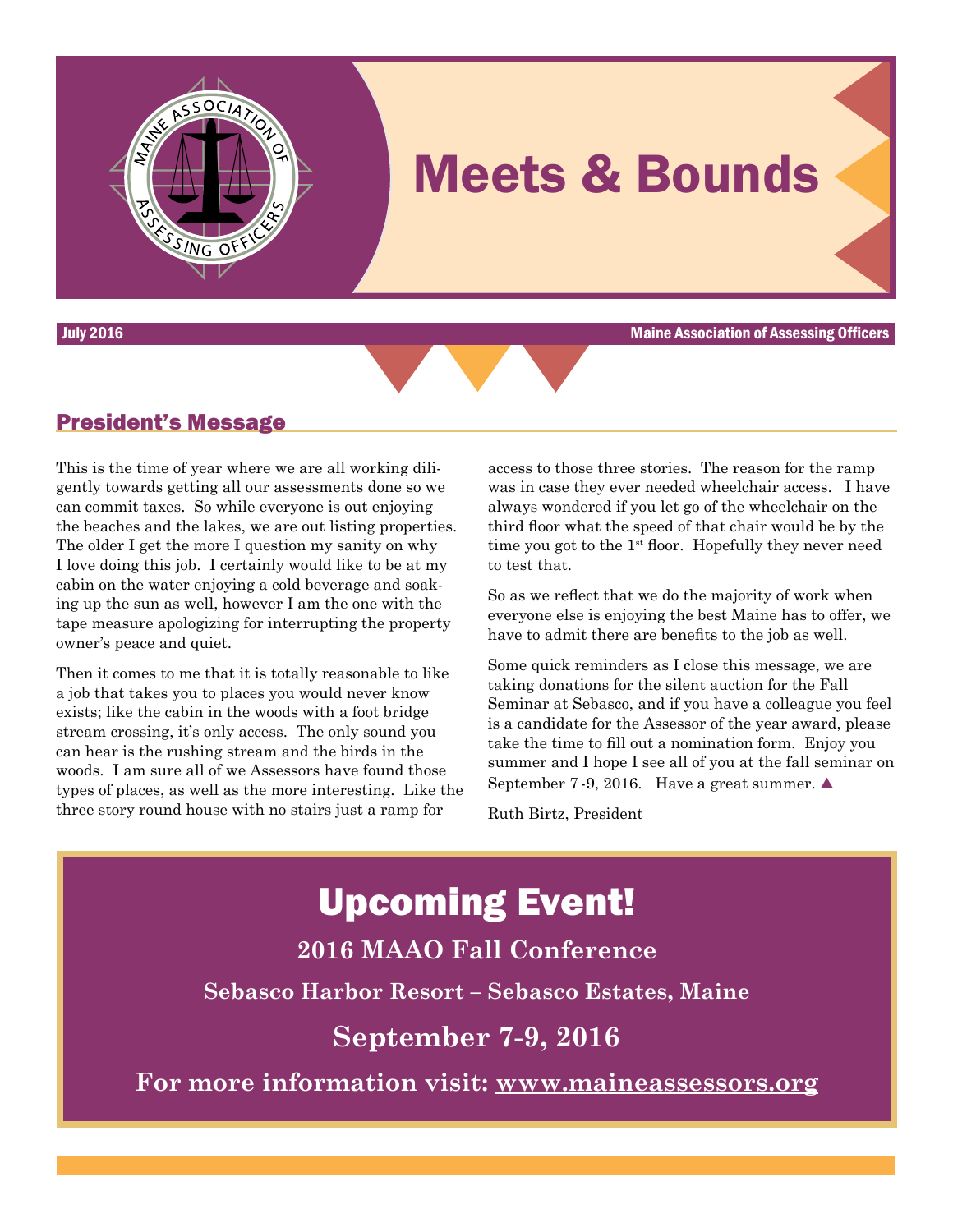### MAAO BOARD

#### PRESIDENT

2

Ruth Birtz, Town of Lincoln Phone: 794-3372 Fax: 794-2606 E-mail: [assessor@lincolnmaine.org](mailto:assessor@lincolnmaine.org)

#### VICE PRESIDENT

William Healey, Jr., City of Lewiston Phone: 513-3122 Email: [bhealey@lewistonmaine.gov](mailto:bhealey@lewistonmaine.gov)

#### **SECRETARY**

Tammy Brown, Town of North Haven Phone: 867-4433 E-mail: [tammybrown4139@aol.com](mailto:tammybrown4139@aol.com)

#### TREASURER

Martine Painchaud, Town of Eliot Phone: 439-1813 E-mail: [mpainchaud@eliotme.org](mailto:mpainchaud@eliotme.org)

#### FIRST PAST PRESIDENT

Rick Mace, Town of York Phone: 363-1005 E-mail: [rmace@yorkmaine.org](mailto:rmace@yorkmaine.org)

#### SECOND PAST PRESIDENT

Darryl McKenney, Town of Waldoboro Phone: 832-5369 E-mail: [assessor@waldoboromaine.org](mailto:assessor@waldoboromaine.org)

#### DIRECTORS

Dan Robinson Phone: 985-2102, ext 1333 E-mail: [drobinson@kennebunkmaine.us](mailto:drobinson@kennebunkmaine.us)

Roger Hoy Phone: 724-7475 E-mail: [mhoy5@roadrunner.com](mailto:mhoy5@roadrunner.com)

John Wentworth, Town of Harrison Phone: 583-2241 E-mail: [jwentworth@harrisonmaine.org](mailto:jwentworth@harrisonmaine.org)

Mike D'Arcangelo, Town of Gorham Phone: 222-1600 Email: [mdarcangelo@gorham.me.us](mailto:mdarcangelo@gorham.me.us)

Tammy L. Brown, Town of North Haven Phone: 867-4433 E-mail: [tammybrown4139@aol.com](mailto:tammybrown4139@aol.com)

Lewis Cousins, City of Presque Isle Phone: 760-2714 E-mail: [lcousins@presqueisleme.us](mailto:lcousins@presqueisleme.us)

Jacquline Robbins, Town of Monroe Phone: 525-3515 E-mail: [bonaire4@myfairpoint.net](mailto:bonaire4@myfairpoint.net)

Deborah Turner, Town of Harpswell Phone: 833-5771 E-mail: [dturner@town.harpswell.me.us](mailto:dturner@town.harpswell.me.us)

#### MEMBER PROFILE: Cathy Jamison



I got the call from Mike. He is too nice of a guy to say no to even on the phone and when it was all said and done, writing the profile was a painless process. So when Mike calls, enjoy the process.

I have pretty much always worked in the Assessing Office, except for a few years in the Tax Office, since I graduated from college with a degree in Art. Art is one of those careers that you have to be really good at it, know people who can help you advance your career, and not be in Maine to get noticed. I was not a bad artist but I was not willing to leave home or even Brunswick

where I was born and spent most of my life and live today. I actually live in the home that my parents built in 1967 when my family moved back to Brunswick.

I started working for the Town of Brunswick when I was in college and did the summer work study program through the University of Maine at Orono. The college paid for most of my wages so it was a good deal for the Town. It was many years later that Judy Mathiau (who was also an Art Major at Orono) and I discovered that we were in college at the same time. It is such a small world. I spent 3 summers working in the tax office and when I graduated from college, I took a job in the Tax Office on a permanent basis. I've got to tell you that the worst day in Assessing is better any day in the Tax Office. Four years later I left to go to southern Maryland for a year and a half. Maryland was the only place that I was called a "Yankee" and many times my Maine accent would get comments like "Where are you from!!?" I returned home in 1986 and visited my former co-workers at Town Hall. Bob Tripp, who was the Assistant Assessor at the time, asked if I wanted to work in the Assessing Office as the Clerk, on a temporary basis, while an employee was on medical leave. Hazen Emery who was the Assessor at the time hired me. The employee was not able to return and I began my assessing career. I moved through the jobs in the office (clerk, secretary, and appraiser) and became the Assistant Assessor in 1992 and the Assessor in 2000. I have worked for the Town of Brunswick for 34 years now. The Town has been my only employer since getting out of college. Never in my wildest dreams did I think this was what I would be doing for a career. I didn't even know what assessing was when I started working for the town. I always thought it was the perfect job. Every day and month was different and on nice days I could go out in the field and enjoy the nice weather and on cold days I could stay in the office and be warm. It certainly has not been a boring job but I can see that light at the end of the tunnel glowing as I get closer to retirement.

My passion is actually being in the flower garden whether it is planting or weeding. I love how the spring brings a rebirth to my gardens. I actually started out in college as a Botany Major but discovered in my freshman year that there were way too many advanced science courses that I would need to take, and, a dorm mate who was a Chemistry major was having trouble with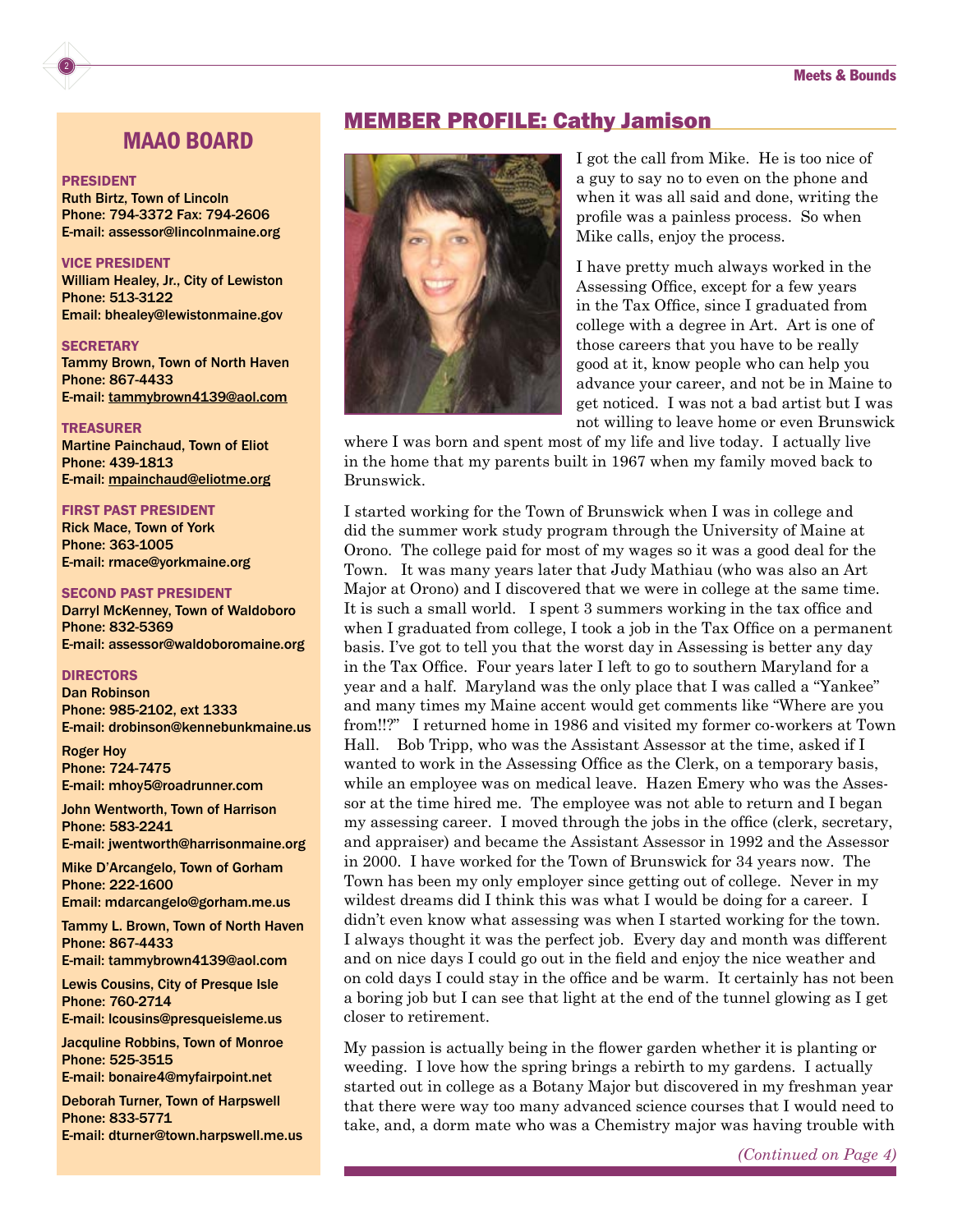## MAAO Secretaries Report

▲ By Tammy L. Brown

The MAAO Board met on May 6th, 2016. The Board heard from all Committee Chairs that were in attendance. Each Committee Chair informed the Board of the activity of that committee.

The board discussed the educational offerings that were held in April and May. Both the Northern Maine Spring Workshop and the BAR workshop were well attended and the responses from the participants were very helpful for future workshops. We would like to thank those who attended, as well as to those who agreed to speak at these workshops. It is the goal of the MAAO Board to offer educational classes that are timely and current to the present day situations. If you have any suggestions regarding a future topic for a workshop, please contact a board member.

A large part of the meeting was spent on continuing plans for the Fall Conference that will be held at Sebasco Harbor Resort once again this year. The conference agenda is now set thanks to the hard work and dedication of Bill Healey and the Conference Committee. MAAO will be offering a split session on Thursday at the request of some new assessors; we will be offering an Assessing 101 class. The class will touch on many aspects of the assessing profession. The agenda for the Fall Conference is as follows:

#### Wednesday, September 7, 2016

#### **"What's New with IAAO"**

W.A. (Pete) Rodda, IAAO President

#### **"Understanding and Using Public Sector Data"**

Kevin Bartlett and Linda MacDonald of The Warren Group

#### **"Personal Property Lien Procedures, Subdivision Lots, BETE Appeals, and Updates from the Field"**

N. Joel Moser, Shana Cook Mueller, Wendy Paradis, and Kevin Decker of Bernstein Shur

#### Thursday, September 8, 2016

#### **"Dangerous Buildings"**

Jeff Baril, and Tom Maynard, CEOs - City of Lewiston

#### **CEO Training – "Is it a Subdivision?"**

Paul Demers, CEO - Town of Kennebunk

#### **"An Introduction to Cooperative Housing"**

Craig Saddlemire, Raise-Op Housing Cooperative

Lunch and MAAO Annual Buisness Meeting

#### **"What's the Story; How Brokers, Appraisers, and Assessors Look at Properties Differently"**

David and Elizabeth Sawyer, Retired Maine Assessors

#### **CEO Training - "Land Surveying, Flood Zones, and Real Estate"**

**James Nadeau, Nadeau Land Surveys**

Spagetti Dinner

#### **MAAO Membership Meeting - Listserv Topics**

Candlepin Bowling

#### Friday, September 9, 2016

#### **"Legislative Update"**

By now you should have received your conference registration material. You don't want to miss out on what is sure to be a great time. MAAO will be holding its Annual Meeting at the luncheon on Thursday afternoon, please plan to join us as we honor our 2016 Assessor of the year.

The next MAAO Board Meeting will be held on August 5th at MMA in Augusta at 10:00. If you have anything you would like the board to take up, please contact any board member.

Enjoy these beautiful State of Maine summer months.  $\blacktriangle$ 



Eastern Appraisal & Consulting, Inc. Valuation, Appraisal Review & Advisory Services H. Randolph Glennon, MAI, AI-GRS, CRE, MBA

President

Two Monument Square, Portland, ME 04101<br>(207) 772-1112 - Fax (207) 772-0829<br>(208) - Fax (207) 772-0829 Web site: www.easternac.com · E-mail: rglennon@easternac.com

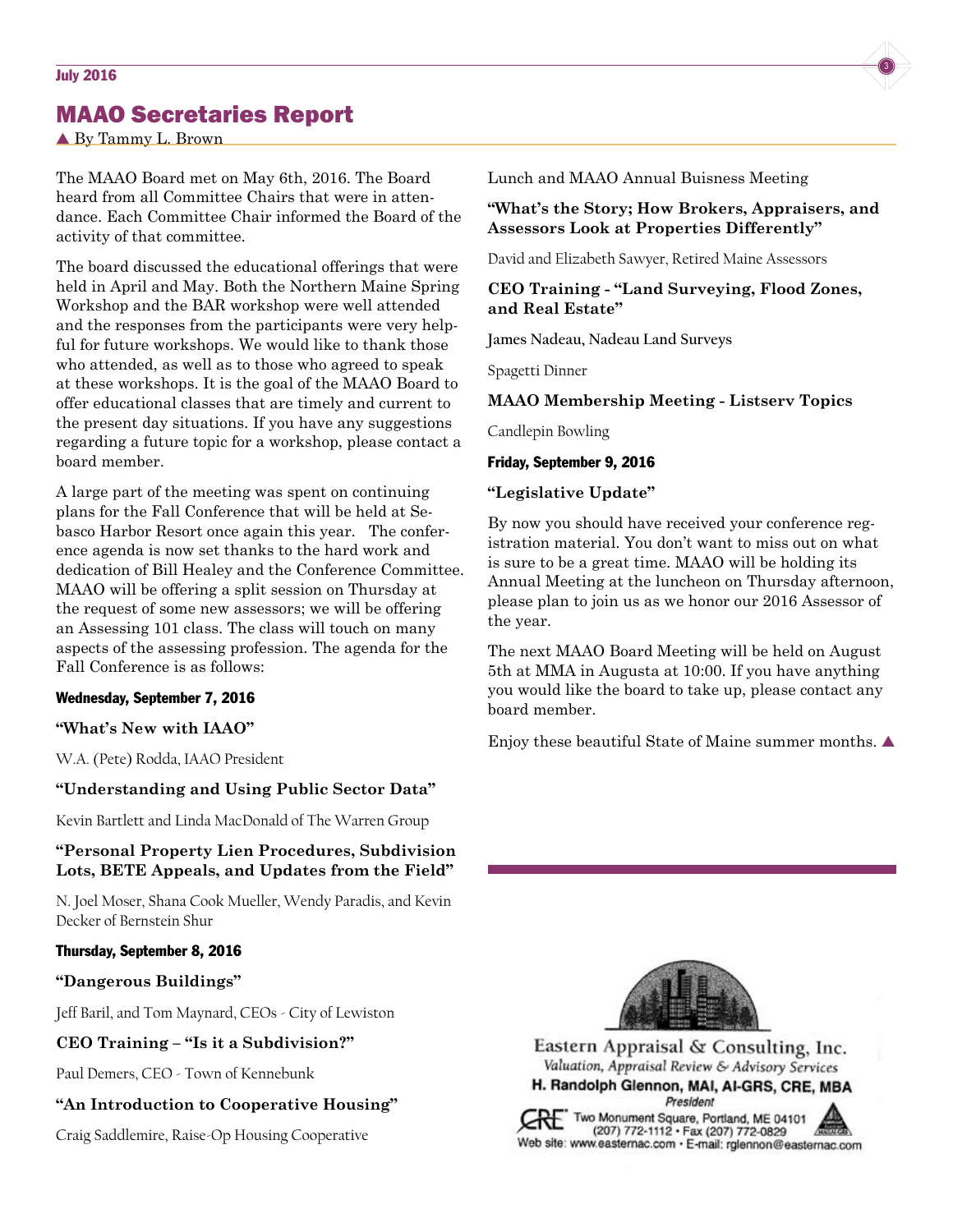

### MAAO Meeting/Training Calendar 2016

| <b>Date</b>   | <b>Day</b>                     | <b>Time</b> | <b>Event</b>                                    | <b>Location</b>                                   |
|---------------|--------------------------------|-------------|-------------------------------------------------|---------------------------------------------------|
| August 5      | Friday                         | 10:00 a.m.  | <b>Board Meeting</b>                            | MMA - Augusta                                     |
| September 7-9 | Wednesday,<br>Thursday, Friday |             | <b>Fall Conference</b><br><b>Annual Meeting</b> | Sebasco Harbor<br><b>Resort</b>                   |
| October 5 & 6 | Wednesday &<br>Thursday        |             | <b>MMA Annual Convention</b>                    | <b>Bangor</b><br><b>Cross Insurance</b><br>Center |
| December 2    | Friday                         | 10:00 a.m.  | <b>Board Meeting</b>                            | <b>MMA - Augusta</b>                              |

## *Member Profile – Continued from Page 2*

an Organic Chemistry course. My grades also reflected that science courses where not my forte. So, art it was. You may be saying "So why art?" I think in hind sight it might have been inspired by a guy in one of my other classes who was an Art major and I kind of liked him. His name has long been forgotten.

I got remarried 2 years ago and am enjoying my new life. I discovered that changing your last name after everyone has known you for 30 years by another name startles people when they received emails from you. I don't think Dave Ledew has adjusted yet to my new name. I have 3 boys of my own ages 17, 21 & 26 with

3 totally opposite personalities. It has been a learning process since they were young because I thought I had it figured out after my first son. Boy was I wrong. They are all great and I love watching them grow. Our family also includes my husband Giff's two adult children.

Giff and I love to go birding and go for hikes. We rent a cottage on a lake in Readfield every year. I call it my sanctuary. It is a great place to just relax, enjoy nature and kayak. Giff loves to travel so I look forward to many trips to places with warm temperatures and crystal clear water along with plans to visit Paris one day.  $\blacktriangle$ 

Written by Cathy Jamison

## **Membership Questions?**

Please contact Affiliate Services at: 1-800-452-8786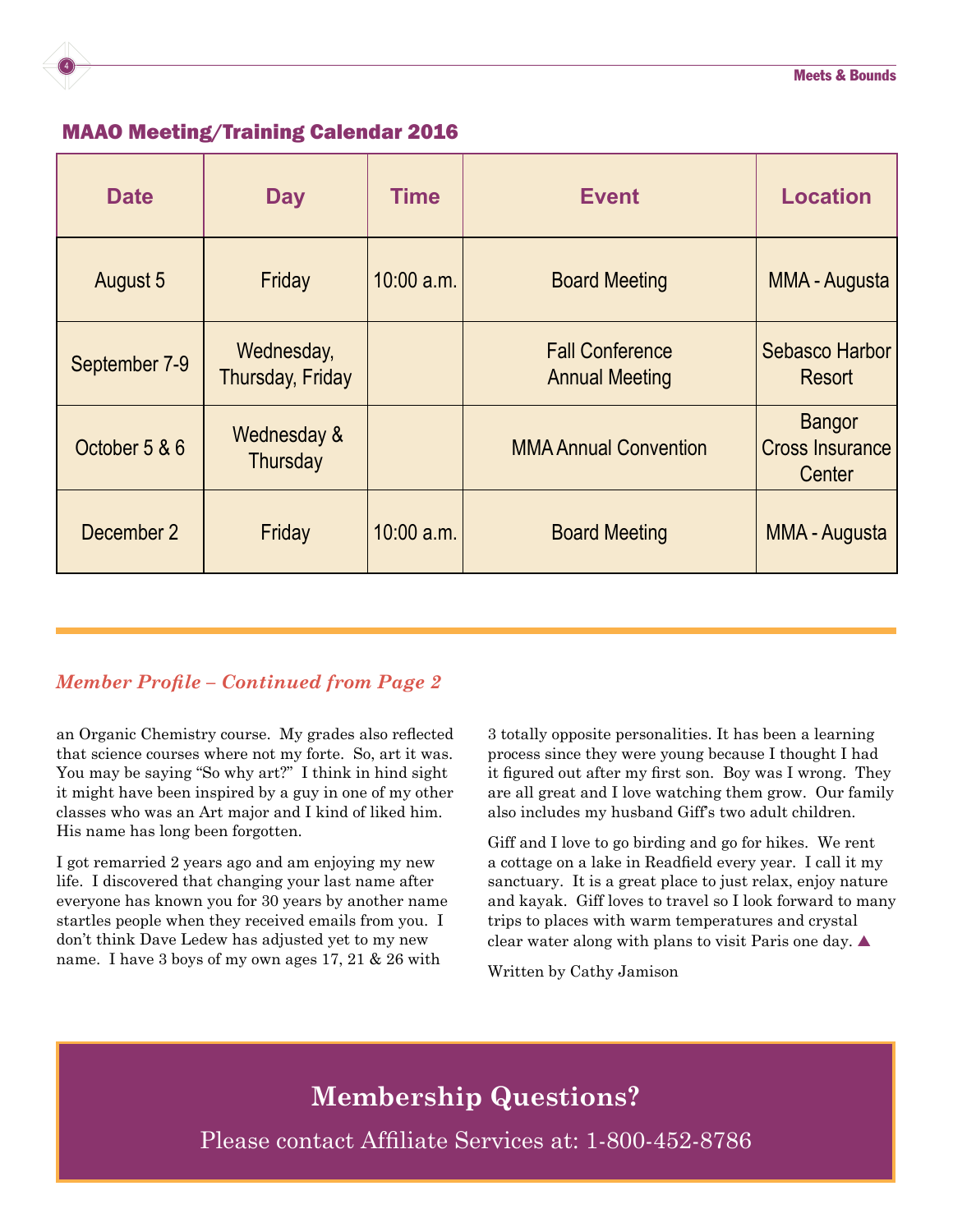## DIGITIZING YOUR RECORDS….IS IT POSSIBLE? 10 Tips For Transitioning From Paper Records

#### By Daniel Robinson, CMA, Kennebunk Town Assessor

In 2005, our office, under the pressure of reduced storage space and excessive floor weight, decided to try an experiment with all our tax maps and survey plans. As most of you know, the accumulation of decades and decades of these items and storing them in plan drawers eats up floor space quickly. Rather than move them out of the building and create an access nightmare, we decided to digitize them and develop a database for organizational purposes. We knew that we would have to hire someone temporarily to perform the scanning in a cost effective manner. Finding someone to perform this daunting monotonous was going to be difficult, given the attention to detail it required. Fortunately, our transcription company that performs our Board of Assessment Review minutes was up to the task. The owner's daughter, a very smart and eager home schooled teenager. Over a period of 6 months, she scanned every plan and tax map and entered information about each into a database for us to access easily (see sample below There are many more fields, but limited space for this article.).

From there, in conjunction with a records retaining software by our IT department, we moved forward with the scanning of our archive files and organizing them in our new software package. It's an ongoing process, but one that has given us more office space and is definitely more eco-friendly. If any of you are interested in pursuing this type of endeavor, here are 10 tips for you from the Kennebunk Assessor's Office.

- 1. Sit down with your staff and identify what records would be most easily digitized first. This tends to give the staff confidence in what's being done and an ability to tackle more difficult tasks in the future.
- 2. If not being performed by in house staff, find someone you trust. Attention to detail and a determination to finish the task, is critical.
- 3. Budget be reasonable with your cost estimates and start with small scanning projects.
- 4. Be sure to provide proper support and oversight to stress accountability.
- 5. Make sure your IT department is on board. Maps, for example, tend to be big files and nobody wants the IT person running through Town Hall screaming "Why is our server out of space!"
- 6. If purchasing archiving software, involve all the departments so everyone is on board as far as how the data is to be stored and shared.
- 7. Determine what your key identifier is (map/lot, account number, etc.). Our software allows us to scan

#### *(Continued on Page 6)*

| <b>Ref. Num</b> | <b>AA Rolodex</b><br><b>Name</b>               | <b>PLAN</b><br><b>NAME</b> | Owned by             | <b>Surveyor</b>               | <b>Scale</b> | <b>PLBRD or</b><br><b>SPRBRD</b><br>approved<br>date           | <b>Plan</b><br>recorded<br>date | <b>Revised</b><br><b>Date</b> |
|-----------------|------------------------------------------------|----------------------------|----------------------|-------------------------------|--------------|----------------------------------------------------------------|---------------------------------|-------------------------------|
| 0001            | Longview<br>Terrace<br>Subdivision             | Longview<br>Terrace        | Lloyd W.<br>Robinson | Dow,<br>Coulombe<br>and Brown | $1" = 100'$  | Approved by<br>Kennebunk<br>Planning<br>Board and<br>Me D.E.P. | 26710                           | 07/18/72 and<br>07/25/72      |
| 0002            | Longview<br>Terrace<br>sections 1, 2,<br>and 3 | Longview<br>Terrace        | Lloyd W.<br>Robinson | Libby and<br>Dow Saco,<br>ME  | $1" = 100'$  |                                                                | 24394                           |                               |
| 0003            | Longview<br>Terrace<br>Section 4               | Longview<br>Terrace        | Lloyd W.<br>Robinson | Dow,<br>Coulombe<br>and Brown | $1" = 100"$  |                                                                | 26679                           | 10/17/73                      |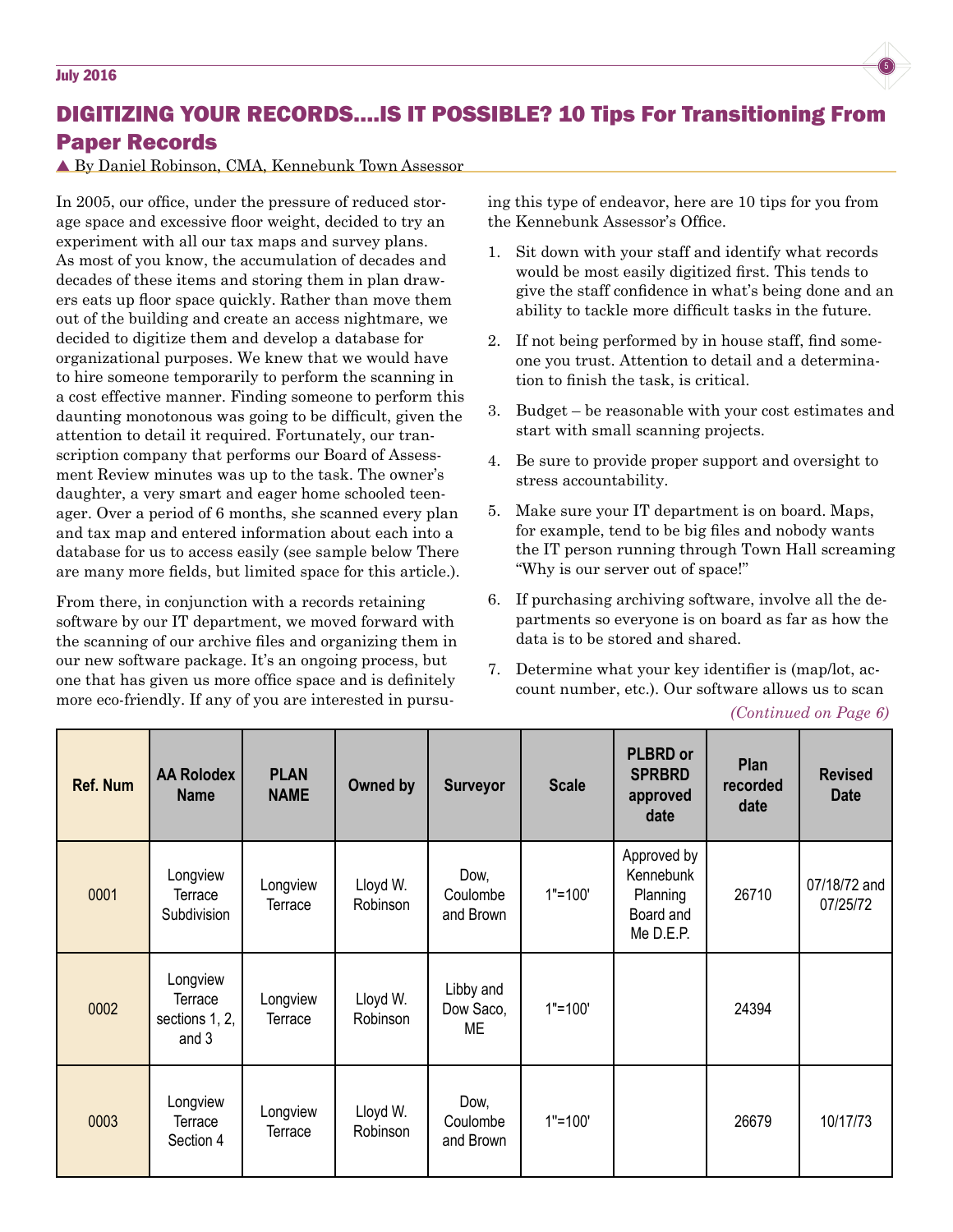## MAAO Northern Maine Activity

6

▲ By Lewis Cousins, CMA Presque Isle Assessor

The MAAO Board has been very busy this spring making plans for the annual Northern Maine MAAO spring training. Held on May 13th at Northern Maine Development Commission in Caribou, the event was considered a huge success by all in attendance. The 20 attendees were given a full day of presentations from Jeff Kendall on the farm program, Steven "Joe" Salley on BETE, and Mike Rogers on law changes, legislation, and Maine Revenue's budding new advanced certification plans. A fourth presentation was given by Attorney Francis Bemis of Bemis and Rossignol, LLC covering Life Estates, Life Leases, and Trust's. According to the evaluations, all in attendance found the topics relevant and informative and enjoyed the presentations.

On May 24th the MMA Board of Assessment Review Workshop held at MMA in Augusta was teleconferenced live to Northern Maine Development Commission. All in attendance found the presentation to be very well done and informative. Attorney's Bill Dale and Sally Daggett did a fantastic job of ensuring that the audience in Caribou heard all the questions and discussion from the Augusta location and made the teleconference event very successful.

MAAO would like to say Thank You to all the professionals who found the time and had the interest to make presentations in Northern Maine. It is much appreciated. Also, special thanks to Northern Maine Development Commission who provides their conference room and "Smart Board System" to MMA and MAAO free of charge. It is a great location for our events, sized right, and located conveniently. Cindy's Sub Shop of Caribou catered both events with nicely done arrays of subs, soups, and desert trays.

In other news from the county, Maine Revenues Tony Pinette held a series of basic course classes over the winter and spring producing 3 new CMA's. Tony's successful students have commented that his course review work was a crucial part in their being prepared for the exam. Congratulations to CMA's Jon Frederick, Dave Cyr, and Brandon Saucier.

The MAAO Board continually strives to provide quality educational opportunities to all assessors. If anyone has an issue that would make an interesting subject for a presentation please discuss it with any board member.

 $\blacktriangle$ 

### *Digitizing your records – Continued from Page 5*

by map and lot for all documents scanned in from any department for the corresponding map and lot number.

- 8. If you don't have a large format scanner, do your homework on which unit will perform the best for you at the most reasonable cost.
- 9. Make sure you choose a format to store the file in. We choose pdf format, free Acrobat reader software available and most commonly used for viewing documents.
- 10. Do your best to keep up with the ongoing influx of documents. Develop a plan for staff to follow going forward to keep your electronic storage program from getting behind and putting your back where you started.

These are just some hopefully helpful tips for those who may be entertaining the idea of digitization. And remember going in, there is never going to be an end to this project….it goes on, and on, but the benefits are certainly worth it. Happy Scanning!

**Meets & Bounds publication months:**

**January, April, July & November**

**Please contact Ruth Birtz or a Director if you have any news for the newsletter.**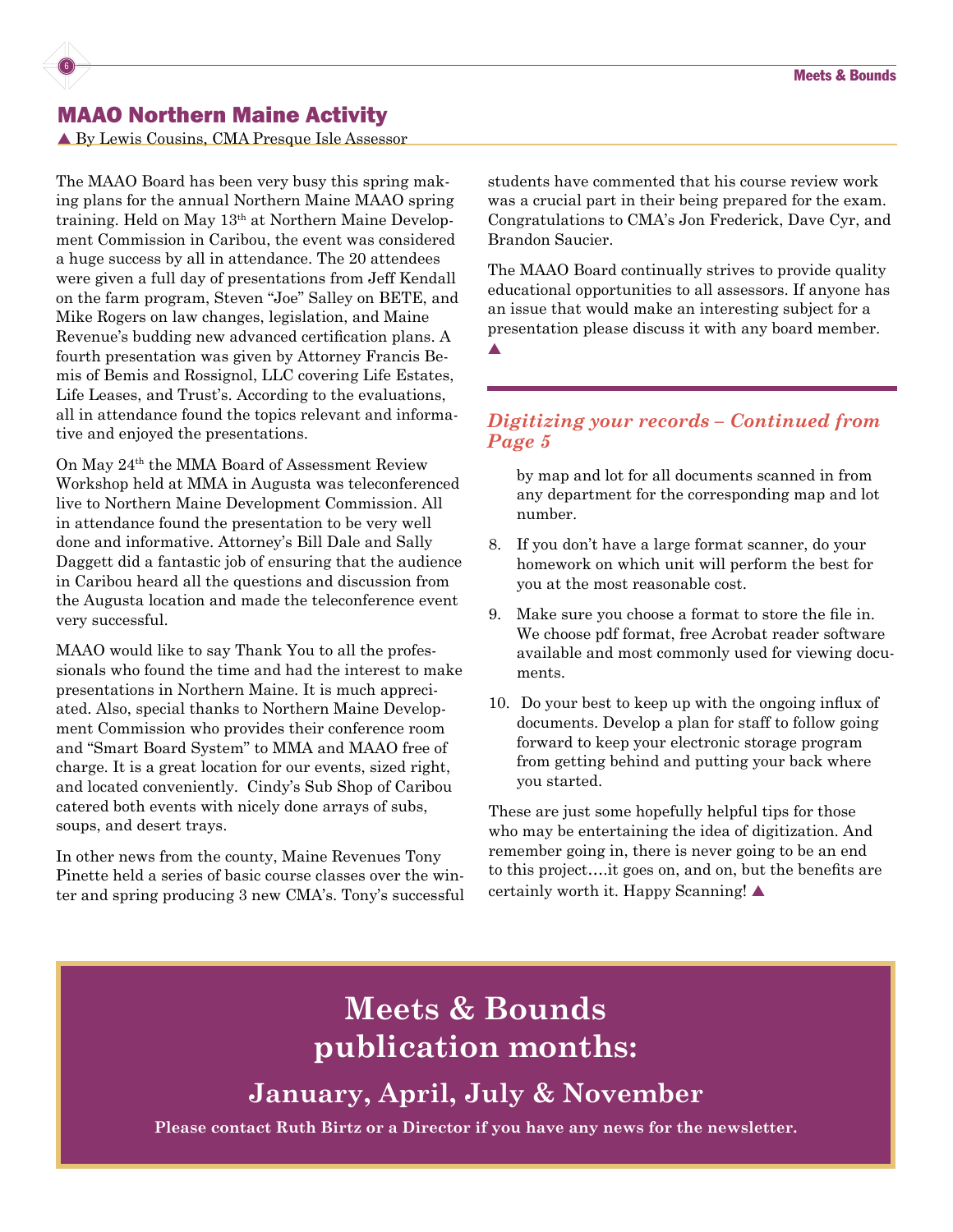

## 2016 MAAO Fall Conference September 7-9, 2016 Sebasco Harbor Resort, Sebasco Estates, ME

## **AGENDA:**

#### **Wednesday, September 7, 2016**

7:30 – 8:30 Continental Breakfast

7:30 – 8:30 Registration

8:30 – 9:00 Welcoming Remarks

9:00 – 9:30 Vendor Presentations

9:30 – 10:15 "What's New with IAAO" *W.A. (Pete) Rodda, IAAO President*

10:15 – 10:30 Break

10:30 – 12:00 "Understanding and Using Public Sector Data"

*Kevin Bartlett and Linda MacDonald of The Warren Group*

12:00 – 1:00 Lunch

1:00 – 2:30 "Personal Property Lien Procedures, Subdivision Lots, BETE Appeals, and Updates from the Field" *N. Joel Moser, Shana Cook Mueller, Wendy Paradis, and Kevin Decker of Bernstein Shur*

2:30 – 2:45 Break

 2:45 – 4:30 "Personal Property Lien Procedures, Subdivision Lots, BETE Appeals, and Updates from the Field" cont.

4:30 Best Ball Golf Tournament

5:00 Dinner On Your Own

#### **Thursday, September 8, 2016**

7:00 – 8:00 Hot Breakfast

7:30 – 8:00 Registration

8:00 – 10:00 "Dangerous Buildings" *Jeff Baril, and Tom Maynard, CEOs - City of Lewiston*

 8:00 – 10:00 CEO Training – "Is it a Subdivision?" *Paul Demers, CEO - Town of Kennebunk*

10:00 – 10:15 Break

10:15 – 12:00 "An Introduction to Cooperative Housing" *Craig Saddlemire, Raise-Op Housing Cooperative*

10:15 – 12:00 CEO Training – "Is it a Subdivision?" cont.

12:00 – 1:30 Lunch and MAAO Annual Buisness Meeting

1:30 – 2:45 "What's the Story; How Brokers, Appraisers, and Assessors Look at Properties Differently" *David and Elizabeth Sawyer, Retired Maine Assessors*

1:30 – 2:45 CEO Training - "Land Surveying, Flood Zones, and Real Estate" *James Nadeau, Nadeau Land Surveys*

2:45 – 3:00 Break

3:00 – 4:30 "What's the Story; How Brokers, Appraisers, and Assessors Look at Properties Differently" cont.

3:00 – 4:30 CEO Training - Land Surveying, Flood Zones, and Real Estate" cont.

5:30 - 6:30 Spagetti Dinner

6:30 – 8:30 MAAO Membership Meeting - Listserv Topics

8:30 – 10:30 Candlepin Bowling

#### **Friday, September 9, 2016**

7:00 – 8:00 Hot Breakfast 10:00 – 10:15 Break

7:30 – 8:00 Registration 10:15 – 12:00 "Legislative Update" cont.

8:00 – 10:00 "Legislative Update" *Dave Ledew, Maine Revenue Services and Kate Dufour, MMA*

12:00 Conference Adjourns

## Visit the link below for the full attendee packet online:

[https://www.memun.org/DesktopModules/](https://www.memun.org/DesktopModules/Bring2mind/DMX/Download.aspx?Command=Core_Download&EntryId=9771&PortalId=0&TabId=204) [Bring2mind/DMX/Download.aspx?Command=Core\\_](https://www.memun.org/DesktopModules/Bring2mind/DMX/Download.aspx?Command=Core_Download&EntryId=9771&PortalId=0&TabId=204) [Download&EntryId=9771&PortalId=0&TabId=204](https://www.memun.org/DesktopModules/Bring2mind/DMX/Download.aspx?Command=Core_Download&EntryId=9771&PortalId=0&TabId=204)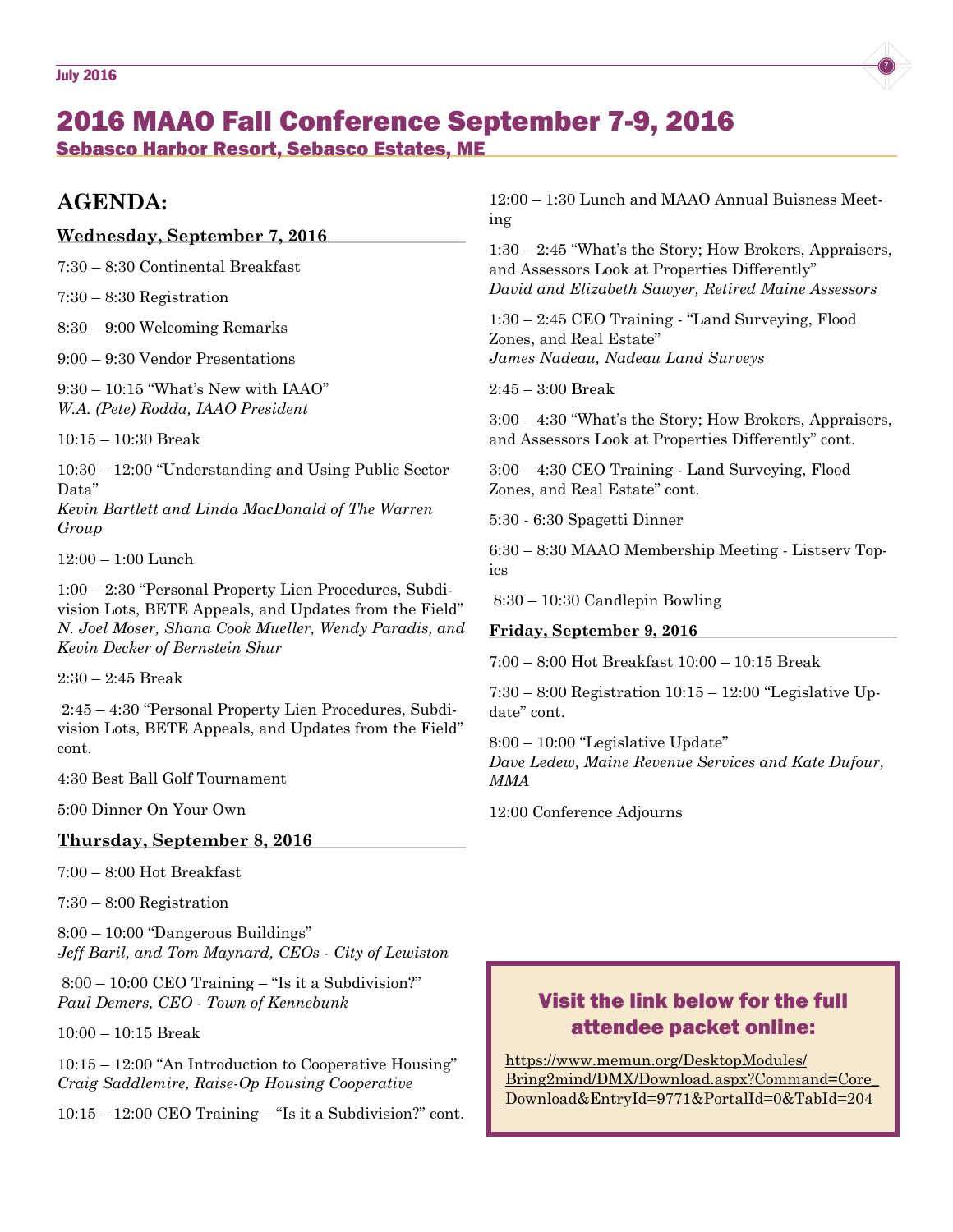

8

## **M.A.A.O. 2016 ANNUAL CONFERENCE Sebasco Harbor Resort September 7th - 9th 9th Annual Silent Auction**

It's not too early to start thinking about our Fall Conference and how you can help out with our Silent Auction. The funds raised at the Silent Auction will be used to help fund our educational goals.

There is no limit on what you can donate to the auction, large or small, new or old, funny or serious! If you don't have anything to donate, maybe you know someone who might be willing; a relative, someone you do business with, or anyone who appreciates their assessor!

Just give me a call if you have any questions or ideas. As soon as you have a donation please let me know what it is by filling out a donation form and returning it to my office. Please use the letter of introduction when soliciting businesses.

Thank you, Rick Mace, auction chair  $\frac{r \cdot m \cdot \cos(\theta)}{r \cdot m \cdot \cos(\theta)}$ 

## ANNUAL DUES

Regular Membership: \$30/person Associate Membership:  $$30/person$ Subscribing Membership:  $$200/business*$ Municipal Membership:  $$50/m$ unicipality\*\* Student Membership: FREE

\*Includes all employees \*\*Includes Boards of Assessors & Elected Municipal Officials Please visit our website at: <www.maineassessors.org> for more information and membership application form.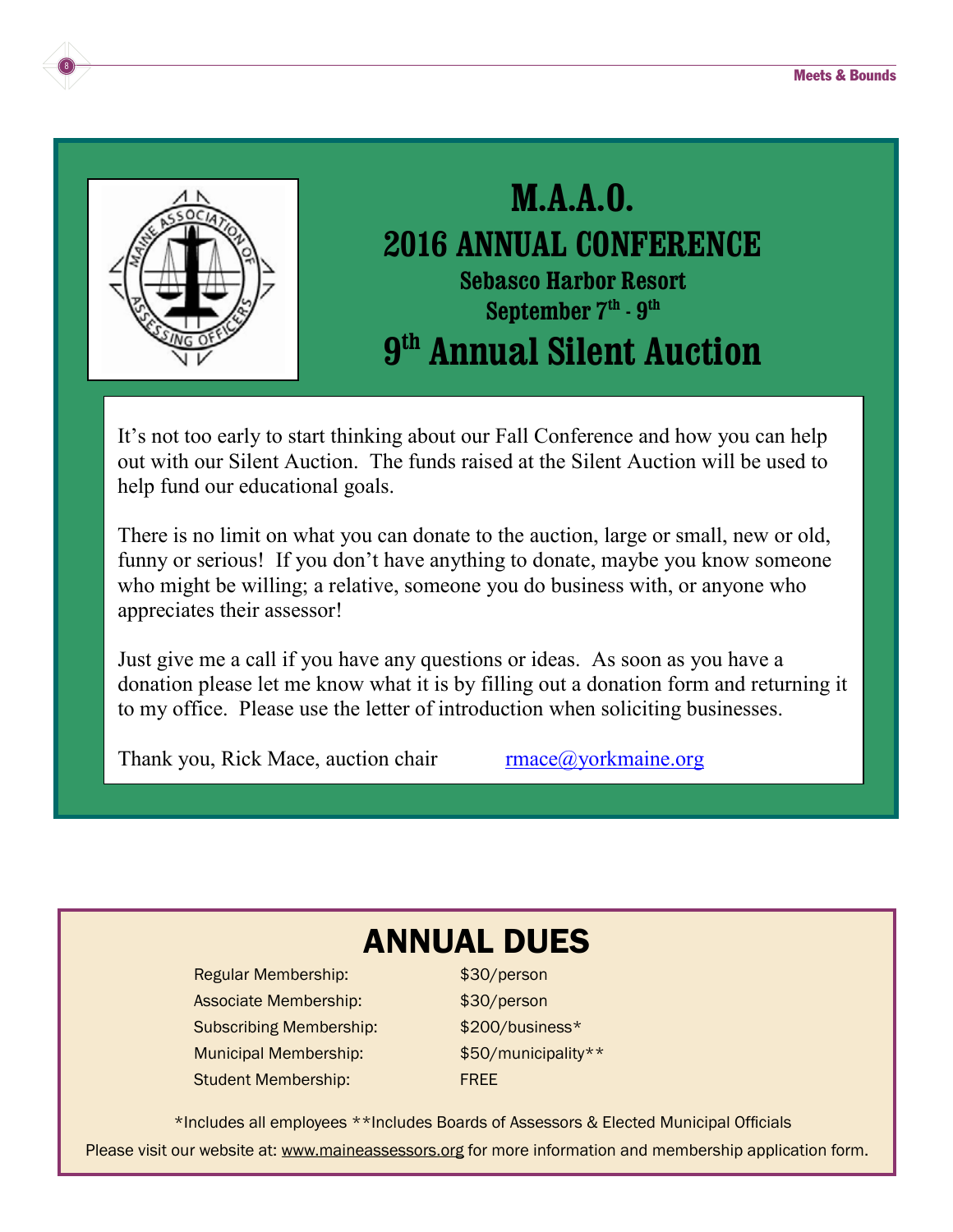# MAAO 2016 Benefit Auction

## DONATION INFORMATION

| MAILING ADDRESS: ___________________________                                                                                              |
|-------------------------------------------------------------------------------------------------------------------------------------------|
| TEL. #: _ _ _ _ _ _ _ _ _ CONTACT: _ _ _ _ _ _ _ _ _ _ _ _ _ _ _ _ _                                                                      |
|                                                                                                                                           |
| DONOR VALUE:<br>----- --------------                                                                                                      |
| DATE OF DONATION: $\_\,\_\,\_\,\_\,\_\,\_\,\_\,\_\,\_\,\_\,\_$ SOLICITED BY: $\_\,\_\,\_\,\_\,\_\,\_\,\_\,\_\,\_\,\_\,\_\,\_\,\_\,\_\,\_$ |
|                                                                                                                                           |
|                                                                                                                                           |
| ITEM: Received $\_\_$ To be picked up $\_\_$ Will be delivered $\_\_$                                                                     |
|                                                                                                                                           |
| MAAO 2016 Benefit Auction<br><b>DONOR RECEIPT</b>                                                                                         |
| DONOR: ___________________________________                                                                                                |
|                                                                                                                                           |
|                                                                                                                                           |
| <b>ITEM DESCRIPTION:</b> $\qquad$                                                                                                         |
| DONOR VALUE: __________ SOLICITED BY: ______________                                                                                      |